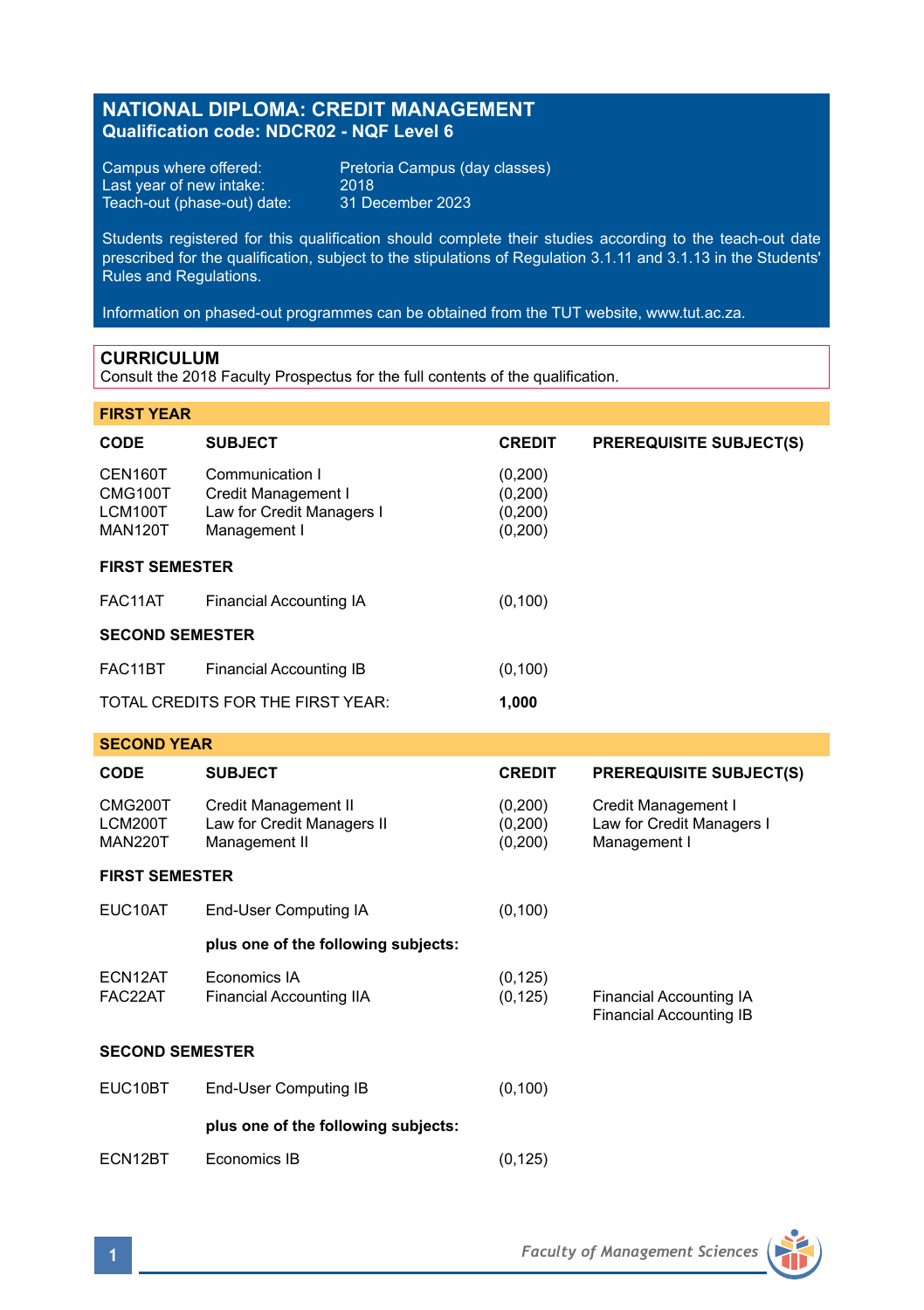| <b>BMN120T</b> | Business Management I       | (0,200)  |                            |
|----------------|-----------------------------|----------|----------------------------|
| CMG300T        | Credit Management III       | (0, 250) | Credit Management II       |
| LCM300T        | Law for Credit Managers III | (0, 250) | Law for Credit Managers II |
| MAN310T        | Management III              | (0, 250) | Management II              |

**CODE SUBJECT CREDIT PREREQUISITE SUBJECT(S)**

TOTAL CREDITS FOR THE QUALIFICATION: **3,000**

# **SUBJECT INFORMATION (OVERVIEW OF SYLLABUS)**

TOTAL CREDITS FOR THE THIRD YEAR: **0,950**

The syllabus content is subject to change to accommodate industry changes. Please note that a more detailed syllabus is available at the Department or in the study guide that is applicable to a particular subject. At time of publication, the syllabus content was defined as follows:

## **B**

**THIRD YEAR**

## **BUSINESS MANAGEMENT I (BMN120T) 1 X 3-HOUR PAPER**

### *(Subject custodian: Department of Management and Entrepreneurship)*

A focus on the different management functions of business organisations in the South African environment. It describes how managers should manage resources and activities in such a way that organisations can operate as profitably as possible. (Total tuition time: not available)

## **C**

## **COMMUNICATION I (CEN160T) 1 X 3-HOUR PAPER**

## *(Subject custodian: Department of Applied Languages)*

Developing basic communication skills through the four basic skills in language learning and usage. Communication theory, verbal and non-verbal communication, presentation skills, report writing, meetings and interviews. (Total tuition time: ± 90 hours)

### **CREDIT MANAGEMENT I (CMG100T) 1 X 3-HOUR PAPER**

### *(Subject custodian: Department of Management and Entrepreneurship)*

Training in the field of credit and the consumer, credit and the business, accounting principles, credit collection and dealing with cheques. (Total tuition time: not available)

# **CREDIT MANAGEMENT II (CMG200T) 1 X 3-HOUR PAPER**

### *(Subject custodian: Department of Management and Entrepreneurship)*

Function of financial management in institutions, terms of credit, credit and the economy, forms of credit, forms of business institutions. Export credit, credit insurance, instalment sales agreement, Credit Agreements Act, 1980 (Act No. 75 of 1980), Usury Act, 1993 (Act No. 30 of 1993), law of prescription, legal procedures, insolvency and liquidation. (Total tuition time: not available)

## **CREDIT MANAGEMENT III (CMG300T) 1 X 3-HOUR PAPER**

# *(Subject custodian: Department of Management and Entrepreneurship)*

Social orientation of credit, the credit manager in a managerial position, control measures in credit management, credit management and the law, factoring. Factoring of accounts receivable, floor plan financing, the law of insolvency and sequestration procedures, insolvency and the winding up of companies, alternatives to sequestration and liquidation, debt recovery procedures through the courts of law, financial statements and



TOTAL CREDITS FOR THE SECOND YEAR: **1,050**

FAC22BT Financial Accounting IIB (0,125) Financial Accounting IA Financial Accounting IB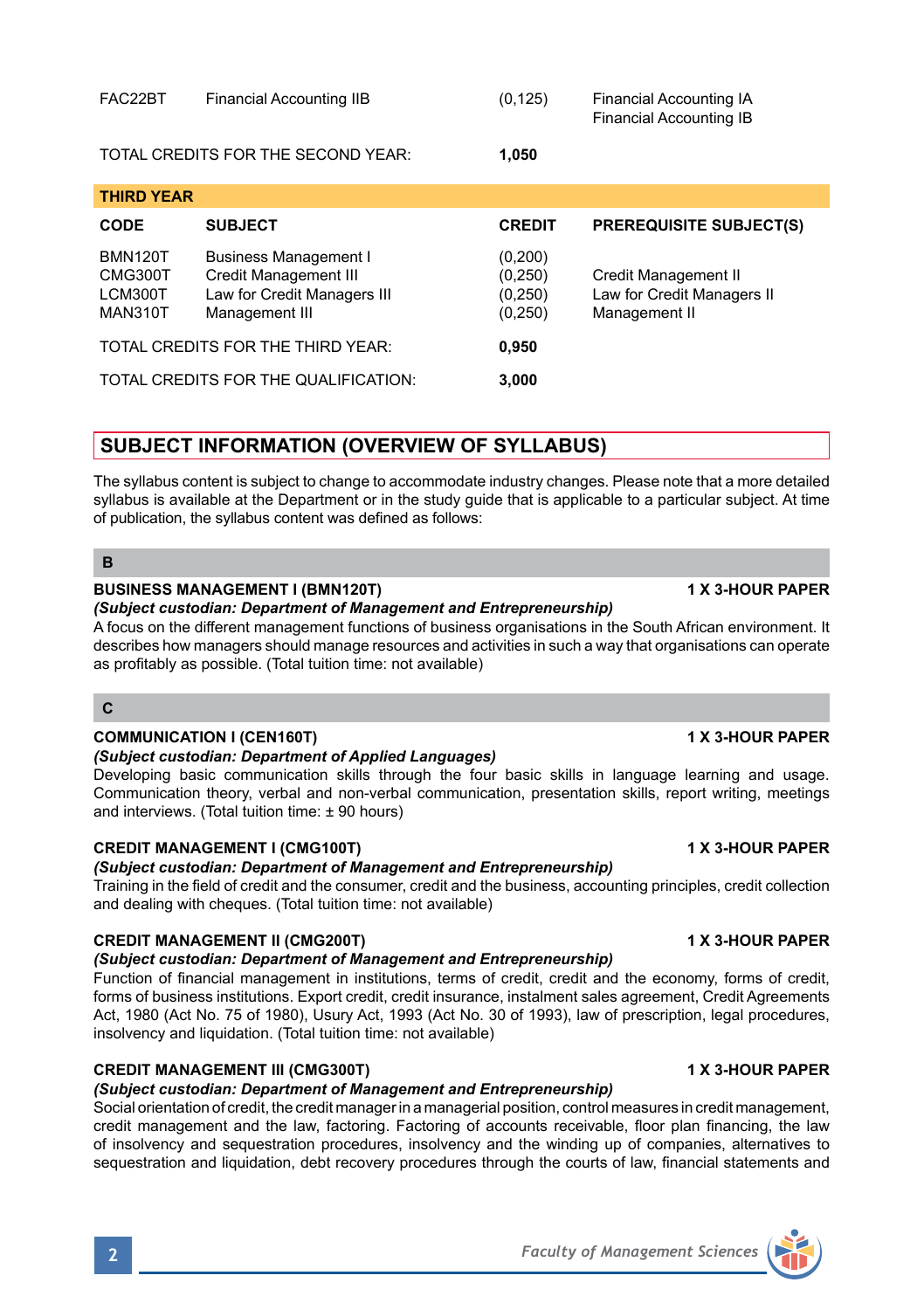### risk analysis, financial management and the credit manager. (Total tuition time: not available)

### **E**

# **ECONOMICS IA (ECN12AT) 1 X 3-HOUR PAPER**

## *(Subject custodian: Department of Economics)*

Insight into the principles and applications of microeconomics. The core content for this subject includes the problem of scarcity, choice, elasticity, utility and demand, efficiency and equity, production and costs, price determination under different market structures: perfect competition, imperfect competition as well as monopoly. Basic calculus and algebra are introduced. (Total tuition time: ± 40 hours)

# **ECONOMICS IB (ECN12BT) 1 X 3-HOUR PAPER**

# *(Subject custodian: Department of Economics)*

Insight into the principles and applications of macroeconomics. The core content for this subject includes measuring macroeconomic performance, simple Keynesian model, money and banking, fiscal and monetary policy, exchange rates and the balance of payments and introduction to international trade. (Total tuition time: ± 40 hours)

# **END-USER COMPUTING IA (EUC10AT) CONTINUOUS ASSESSMENT**

## *(Subject custodian: End User Computing Unit)*

Students have to acquire theoretical knowledge (computing fundamentals) and practical skills as end-users in operating systems and MS Office Suite applications (MS Word, MS Excel and MS PowerPoint) on an introductory level. Students will do online and computer-based tests. The modules are mapped with SAQA and IC3 Essential Skills for Digital Literacy (international certification). (Total tuition time: ± 40 hours)

# **END-USER COMPUTING IB (EUC10BT) CONTINUOUS ASSESSMENT**

## *(Subject custodian: End User Computing Unit)*

Students have to acquire practical skills as end-users in MS Office Suite applications (MS Excel Intermediate and MS Access Essentials), graphic design and dealing with the Internet, networks and how to search for information. Students will do online and computer-based tests. The modules are mapped with SAQA and IC3 Essential Skills for Digital Literacy (international certification). (Total tuition time: ± 30 hours)

### **F**

### **FINANCIAL ACCOUNTING IA (FAC11AT) 1 X 3-HOUR PAPER** *(Subject custodian: Department of Accounting)*

The basic introductory elements of accounting, the application of Generally Accepted Accounting Practice (GAAP) in the business world, constructive interpretation and application of accounting information. (Total tuition time:  $\pm$  64 hours)

### **FINANCIAL ACCOUNTING IB (FAC11BT) 1 X 3-HOUR PAPER**

*(Subject custodian: Department of Accounting)*

The principles of Generally Accepted Accounting Practice (GAAP). The different undertakings. The various forms of financial reporting for the different undertakings. (Total tuition time: ± 64 hours)

# **FINANCIAL ACCOUNTING IIA (FAC22AT) 1 X 3-HOUR PAPER**

## *(Subject custodian: Department of Accounting)*

The accounting approach to transactions, financial statements and disclosure in respect of Companies, Incomplete records, revenue, property plant and equipment. Events after statement of financial position and inventories. (Total tuition time: ± 60 hours)

# **FINANCIAL ACCOUNTING IIB (FAC22BT) 1 X 3-HOUR PAPER**

## *(Subject custodian: Department of Accounting)*

The accounting treatment of Group statements and Statement of Cash flow according to IFRS standards. Branch accounting. Recording of taxation (deferred) according to IFRS standards. Foreign exchange. Earnings per share. Analysis and interpretation of financial statements. (Total tuition time: ± 60 hours)